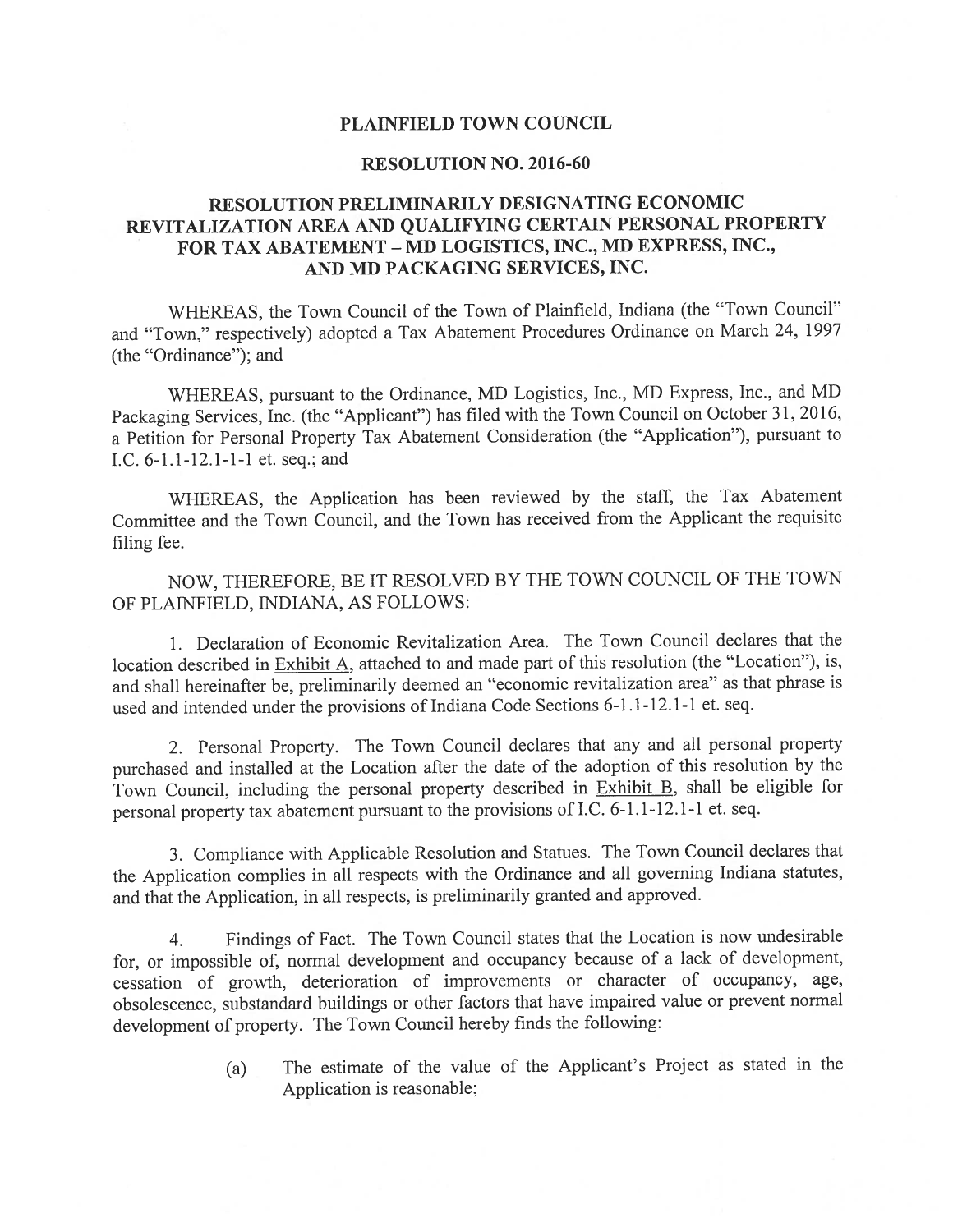- (b) The employment numbers stated in the Application as <sup>a</sup> result of the Project, if any, are reasonably expected;
- (c) The salaries related to such employment, if any, are reasonable; and
- (d) The benefits to be received from the Applicant's Project are sufficient to justify the deduction.

6. Abatement Duration. Based upon the provisions of the Ordinance, the Town Council declares that a seven (7) year abatement duration meets the requirements of the Ordinance.

7. Effective Date. This resolution shall be effective immediately upon its passage, subject to the notice and hearing provisions of I.C. 6-1.1-2.1-2.5. The hearing contemplated by said statute shall be held at the time and <sup>p</sup>lace of the meeting of the Town Council on November 28, 2016, to wit: Plainfield Town Hall, 206 W. Main Street, Plainfield, Indiana, at <sup>7</sup> p.m. local time. At such meeting the Town Council shall take final action determining whether the qualifications for an economic revitalization area and the persona<sup>l</sup> property abatement have been met, and shall confirm, modify and confirm, or rescind this resolution. Such determination and final action by the Council shall be binding upon all affected parties; subject to the appea<sup>l</sup> procedures contemplated by I.C. 6-1.1-12.1-1 et. seq.

8. Filing With Hendricks County Authorities. Upon the adoption of this resolution, the Clerk-Treasurer of the Town shall cause <sup>a</sup> certified copy of this resolution, including the description of the previously described location and attached map, to be filed with the Hendricks County Assessor and/or such other Hendricks County Government officials as shall be necessary to make the Applicant eligible to file for persona<sup>l</sup> property tax abatement as to the persona<sup>l</sup> property contemplated by the Application.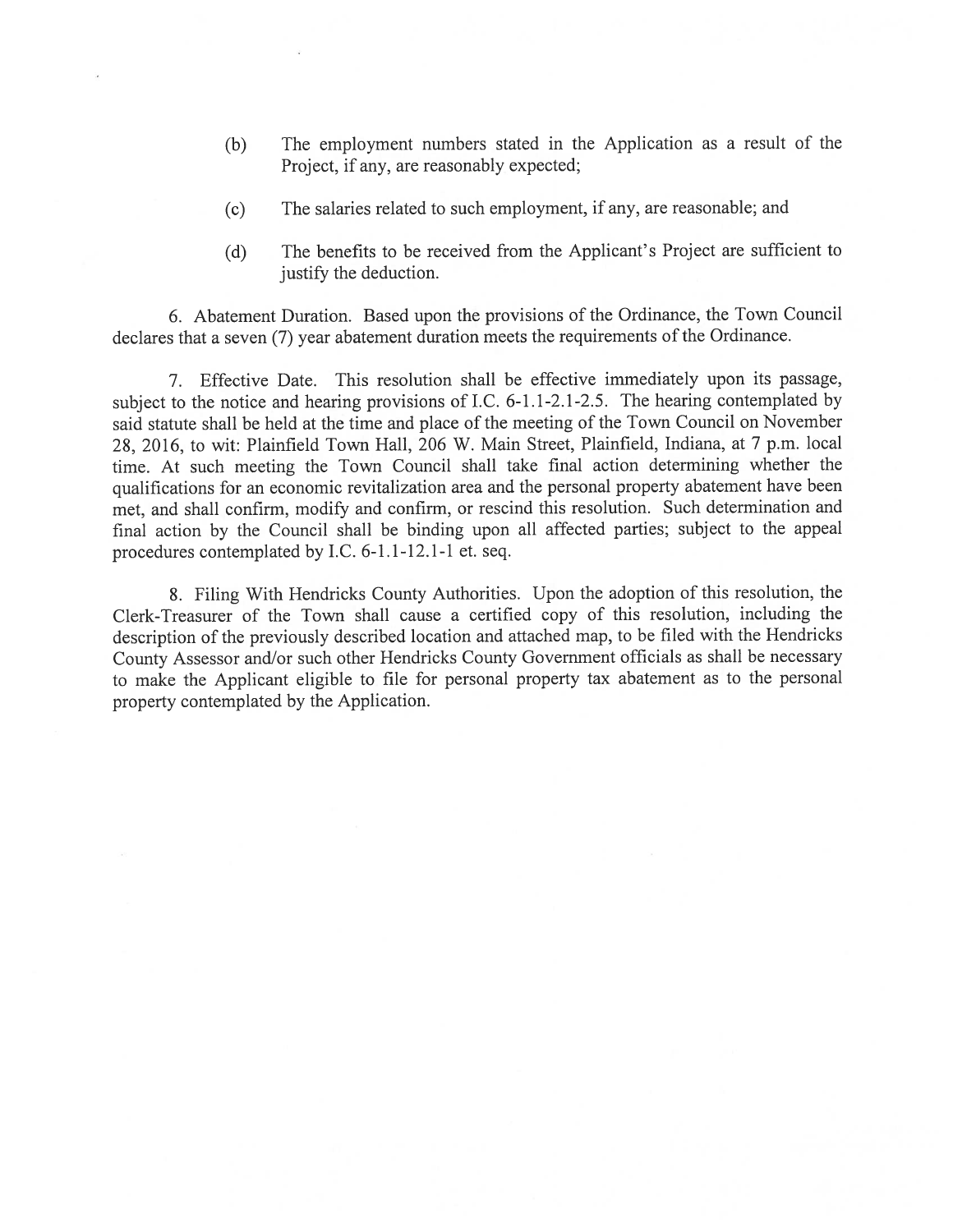Adopted by the Town Council of the Town of Plainfield, Indiana this 14<sup>th</sup> day of November, 2016.

TOWN COUNCIL, TOWN OF PLAINFIELD HENDRICKS COUNTY, INDIAN Robin G. Brandgard, President Bill Kirchoff Kent McPhail Lance K. Angle *Dan* Bridget

sted by:  $\Delta$ KU 7,

Wesley R. Bennett, Clerk-Treasurer of the Town of Plainfield, Indiana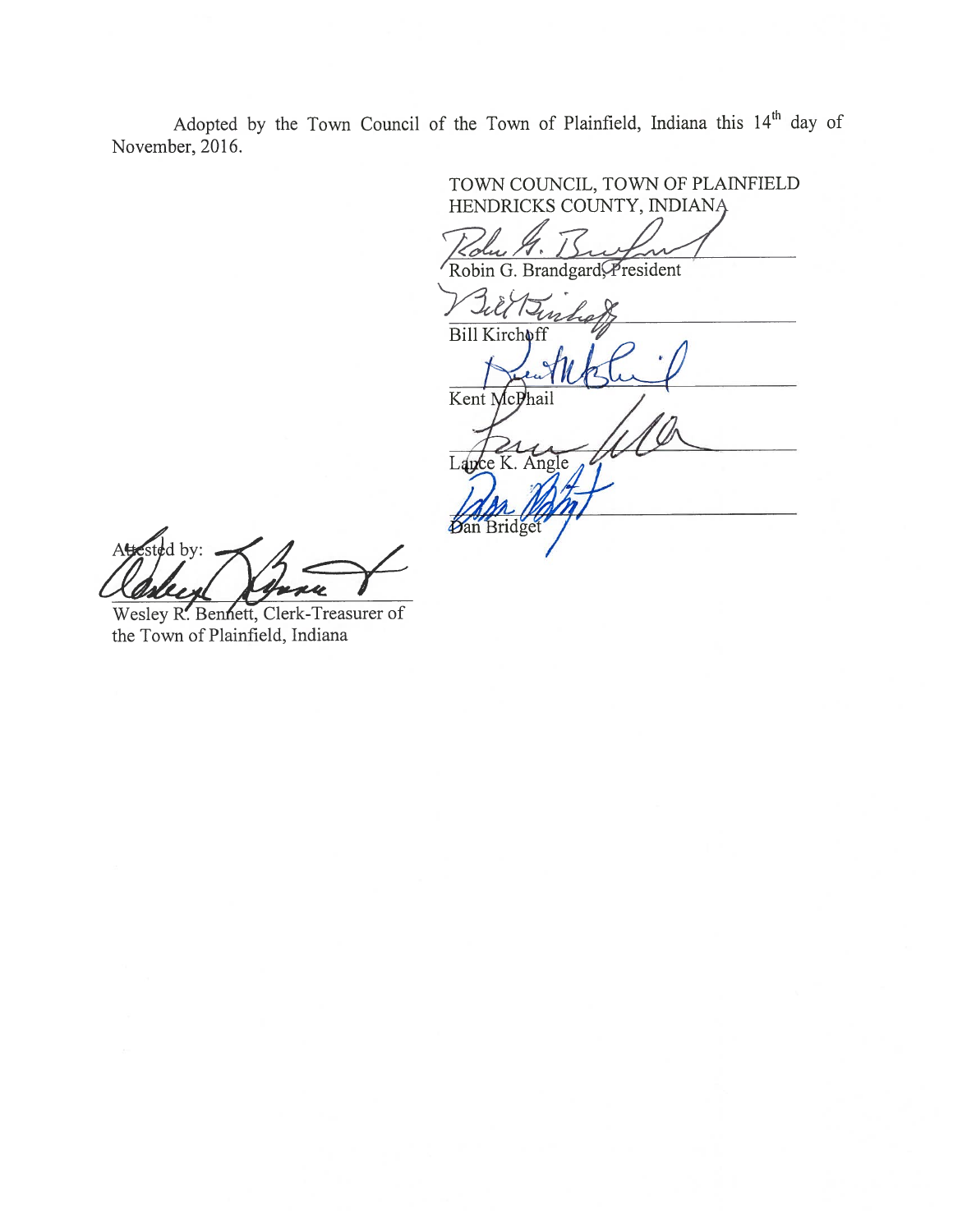### Exhibit A-2: 2150 Stanley Road Site

#### LEGAL DESCRIPTION OF LAND

Part of the Southeast Quarter of Section 36, Township 15 North, Range 1 East, Hendricks County, Indiana being more particularly described as follows:

Commencing at the Northeast Corner of the Southeast Quarter of said Soction 36; thence 68 degrees 21 minutes 02 seconds West (an assumed bearing) 1187.67 (eet along the North Line of the Southeast Quarter of<br>seld Section 38; thence South 01 degree 10 minutes 16 seconds East 67.32 (eet to southern right-of-way line of Stafford Road and the POINT OF BEGINNING of this description; thence South 01 degree 10 minutes 16 seconds East 2,528.11 feet to the northern right-of-way line of Stanley Road as recorded by Instrument<br>Number 200100027930 of the Hendricks County Recorder's Office, the following three (3) courses are along<br>the northern r 407.27 feet; 2) thence North 85 degrees 67 minutes 26 seconds West 100.60 feet; 3) thence South 86 degrees 19 minutes 55 seconds West 198.71 feet; thence North 85 degrees 19 minutes 46 seconds West 198.71 feet; thence Nort feet from the radius point of said curve; thence Northerly 131.80 feet slong said curve to its point of tangency, said point being located North 51 degrees 18 minutes 50 seconds East 201.00 feet from the radius point of sa right, said point being located South 51 degrees 18 minutes 50 seconds West 417.00 feet from the radius point of said curve; thence Northwesterly 125.13 feet along said curve to its point of tangency, said point being<br>located South 68 degrees 30 minutes 22 seconds West 417.00 feet from the radius point of said curve; thence North 90 degrees 00 minutes 00 seconds Eest 30.80 feet to the point located on a non-tangent curve concave to the northwast, said point being located South 66 degrees 29 minutes 19 seconds West 383.00 feet from the radius point of said curve; thence Northerly along said curve 157.16 feet, said point being located South 90 degre 00 minutes 00 seconds Esst 524.78 feel to a point of curvature to the felt, sald point being located North 90<br>degrees 00 minutes 00 seconds Esst 217.00 feel from the radius point of eald curve; thence Northorly 160.06<br>feel East 217.00 feet from the radius point of said curve; thence North 42 degrees 15 minutes 45 seconds West 259.43 faet to a point of curvature to the left, said point being located North 47 dagrees 44 minutes 15 seconds<br>East 117.00 feet form the radius point of said curve; thence Northwesterly 71.65 feet slong said curve to the centerline of George's Creek and its point of tangency, said point being located North 12 degrees 39 minutes 01 seconds East 117.00 feet from the radius point of said curve, the following twenty seven (27) courses are<br>along the centerline of George's Creek; 1) thance North 18 degrees 51 minutes 51 seconds East 16.93 feet; 2) thence North 24 degrees 32 minutes 47 seconds East 53.99 (ect; 3) thence North 32 degrees 17 minutes 38 seconds East 101.28 feet; 4) thence North 10 degrees 59 minutes 34 seconds West 12.33 feet; 5) thence<br>North 45 degrees 18 minutes 07 seconds East 85.43 feet; 6) thence South 83 degrees 08 minutes 51 seconds<br>East 21.12 feet degrees 48 minutes 07 seconds Cast 61.63 feet; 9) thence North 35 degrees 20 minutes 12 seconds East 56.24 feet; 10) thence North 10 degrees 20 minutes 28 seconds East 20.91 feet; 11) thence North 34 degrees<br>46 minutes 46 seconds East 21.46 feet; 12) thence North 69 degrees 43 minutes 02 seconds East 20.54 feet; 13) thence North 58 degrees 38 minutes 40 seconds East 68.16 feet; 14) thence North 35 degrees 52 minutes 51 secondo Essi 26.37 feet; 15) thence North 00 degrees 18 minutes 11 seconds Essi 41.62 feet; 16) thence North 10 degrees 51 minutes 05 seconds Essi 120.88 feet; 17) thence North 07 degrees 39 minutes 10 seconds Essi 120. North 16 degrees 59 minutes 24 seconds East 69.81 feet; 20) thence North 00 degrees 26 minutes 18 seconds West 8.47 feel; 21) thence North 09 degrees 15 ninutes 58 esconds West 29.41 feel; 22) thence<br>North 03 degrees 16 ninutes 58 esconds West 29.41 feel; 22) thence<br>North 03 degrees 16 ninutes 19 seconds West 34,70 fee North 02 degrees 33 minutes 37 seconds East 8.75 feet; 26) thence North 26 degrees 37 minutes 30 seconds East 18.23 feet; 27) thence North 38 degrees 09 minute 16 seconds East 28.36 feet to the southern right-ol-way line of Stafford Road, the following three (3) courses are along the southern right-ol-way line of Stafford Roa minutes 21 seconds East 181,19 feel; 3) thence North 88 degrees 30 minutes 51 seconds East 593,52 feet to the POINT OF BEGINNING containing 52.942 acres, more or less.

Also legally described as Lot 10 of Plainfield Commerce Center, as shown on that certain Secondary Plat of Pfainfield Commerce Center recorded August 22, 2005 in Plat Cabinet 8, Silde 151, pages 1A, 1B, 1C and 1D In the office of Recorder of Hendricks County, Indiana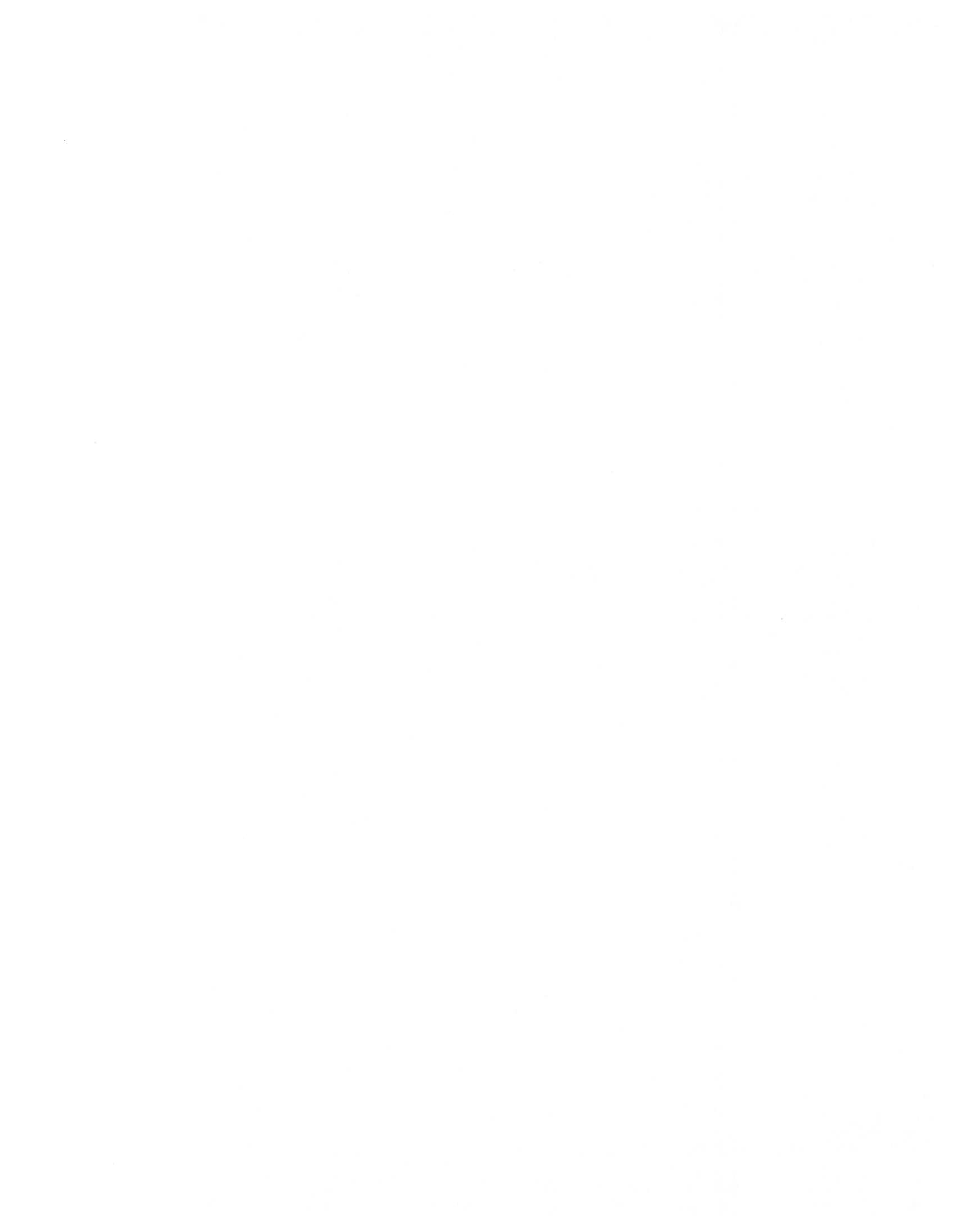# Exhibit B



#### **STATEMENT OF BENEFITS** PERSONAL PROPERTY State Form 51764 (R4 / 11-15)

Prescribed by the Department of Local Government Finance Prescribed by the Department of Local Government Finance

FORM SB-f/PP

Any information concerning the cost of the property and specific salaries paid to individuat employees by the property owner is confidential per IC 6-t.1-12.1-5.1.

INSTRUCTIONS

- ive the statement must be submitted to the body designating the Economic Revitalization Area prior to the public hearing if the designating body requires<br>Information from the applicant in making its decision about whether
- 2. The statement of benefits form must be submitted to the designating body and the area designated an economic revitalization area before the installation<br>of qualifying abatable equipment for which the person desires to c of qualifying abatable equipment for which the person desires to claim a deduction.
- 3. To obtain a deduction, a person must file a certified deduction schedule with the person's personal property return on a certified deduction schedule (Form 103-ERA) with the township assessor of the township where the p
- 4. Property owners whose Statement of Benefits was approved, must submit Form CF-I/PP annually to show compliance with the Statement of BenefIts. (IC 6-1.1-12.1-5.6)

# 5. For a Form SB-1/PP that is approved after June 30, 2013, the designating body is required to establish an abatement schedule for each deduction allowed.<br>[17-17-17-17, For a Form SB-1/PP that is approved prior to July 1,

| <b>SECTION 1</b>                                                                                                                                                      |                                                                  |                                          | <b>TAXPAYER INFORMATION</b>                                 |                                               |                                                                      |                   |                             |                          |                          |  |
|-----------------------------------------------------------------------------------------------------------------------------------------------------------------------|------------------------------------------------------------------|------------------------------------------|-------------------------------------------------------------|-----------------------------------------------|----------------------------------------------------------------------|-------------------|-----------------------------|--------------------------|--------------------------|--|
| Name of taxpayer                                                                                                                                                      |                                                                  |                                          |                                                             | Name of contact person                        |                                                                      |                   |                             |                          |                          |  |
| MD Logistics, Inc., MD Express, Inc., and MD Packaging Services, Inc. Mark Sell                                                                                       |                                                                  |                                          |                                                             |                                               |                                                                      |                   |                             |                          |                          |  |
| Address of taxpayer (number and street, city, state, and ZIP code)                                                                                                    |                                                                  |                                          |                                                             |                                               |                                                                      |                   | Telephone number            |                          |                          |  |
| 1301 Perry Road, Plainfield, IN 46168                                                                                                                                 |                                                                  |                                          |                                                             |                                               |                                                                      |                   | (317) 707-3222              |                          |                          |  |
| <b>SECTION 2</b>                                                                                                                                                      |                                                                  |                                          | LOCATION AND DESCRIPTION OF PROPOSED PROJECT                |                                               |                                                                      |                   |                             |                          |                          |  |
| Name of designating body                                                                                                                                              |                                                                  |                                          |                                                             |                                               |                                                                      |                   | Resolution number (s)       |                          |                          |  |
| Town Council of the Town of Plainfield                                                                                                                                |                                                                  |                                          |                                                             |                                               |                                                                      |                   |                             |                          |                          |  |
| Location of property                                                                                                                                                  |                                                                  |                                          |                                                             | County                                        |                                                                      |                   | DLGF taxing district number |                          |                          |  |
| 2150 Stanley Road, Plainfield, IN 46168                                                                                                                               |                                                                  |                                          |                                                             | <b>Hendricks</b>                              |                                                                      |                   | 32-012                      |                          |                          |  |
| Description of manufacturing equipment and/or research and development equipment<br>and/or logistical distribution equipment and/or information technology equipment. |                                                                  |                                          |                                                             |                                               |                                                                      |                   |                             | <b>ESTIMATED</b>         |                          |  |
| (Use additional sheets if necessary.)                                                                                                                                 |                                                                  |                                          |                                                             |                                               |                                                                      |                   | <b>START DATE</b>           |                          | <b>COMPLETION DATE</b>   |  |
| MD Logistics, Inc., MD Express, Inc., and MD Packaging Services, Inc. will be                                                                                         |                                                                  |                                          |                                                             |                                               | Manufacturing Equipment                                              |                   |                             |                          |                          |  |
| building a pharmaceutical grade freezer storage room. Personal property                                                                                               |                                                                  |                                          |                                                             |                                               | R & D Equipment                                                      |                   |                             |                          |                          |  |
| includes Pick2Light, Freezer/Cooler, Freezer Sprinkler System, DEA Cage,<br>Conveyor, Generator, Equipment, Carton Flow, Pallet Rack, Work Tables                     |                                                                  |                                          |                                                             |                                               | Logist Dist Equipment                                                |                   |                             | 12/31/2021<br>12/01/2016 |                          |  |
| Packaging, RF Equipment and Truckmounts, Access Points, Printers and                                                                                                  |                                                                  |                                          |                                                             |                                               |                                                                      |                   |                             |                          |                          |  |
| IT Equipment<br>Network Wiring.                                                                                                                                       |                                                                  |                                          |                                                             |                                               |                                                                      |                   |                             |                          |                          |  |
| <b>SECTION 3</b>                                                                                                                                                      | ESTIMATE OF EMPLOYEES AND SALARIES AS RESULT OF PROPOSED PROJECT |                                          |                                                             |                                               |                                                                      |                   |                             |                          |                          |  |
| <b>Salaries</b><br>Current number                                                                                                                                     |                                                                  |                                          | <b>Salaries</b><br>Number retained                          |                                               |                                                                      | Number additional |                             | <b>Salaries</b>          | \$1,248,000              |  |
| 150                                                                                                                                                                   | \$5,984,160.00                                                   |                                          | 150                                                         |                                               | \$5,984,160.00                                                       |                   | 40                          |                          |                          |  |
| SECTION <sub>4</sub>                                                                                                                                                  |                                                                  |                                          | ESTIMATED TOTAL COST AND VALUE OF PROPOSED PROJECT          |                                               |                                                                      |                   |                             |                          |                          |  |
| NOTE: Pursuant to IC 6-1.1-12.1-5.1 (d) (2) the<br>COST of the property is confidential.                                                                              |                                                                  | <b>MANUFACTURING</b><br><b>EQUIPMENT</b> |                                                             |                                               | <b>LOGIST DIST</b><br><b>R &amp; D EQUIPMENT</b><br><b>EQUIPMENT</b> |                   |                             |                          | <b>IT EQUIPMENT</b>      |  |
|                                                                                                                                                                       |                                                                  | COST                                     | <b>ASSESSED</b><br>VALUE                                    | COST                                          | <b>ASSESSED</b><br>VALUE                                             | COST              | <b>ASSESSED</b><br>VALUE    | COST                     | <b>ASSESSED</b><br>VALUE |  |
| Current values                                                                                                                                                        |                                                                  |                                          |                                                             |                                               |                                                                      |                   |                             |                          |                          |  |
| Plus estimated values of proposed project                                                                                                                             |                                                                  |                                          |                                                             |                                               |                                                                      | 3.966.200         |                             |                          |                          |  |
| Less values of any property being replaced                                                                                                                            |                                                                  |                                          |                                                             |                                               |                                                                      |                   |                             |                          |                          |  |
| Net estimated values upon completion of project                                                                                                                       |                                                                  |                                          |                                                             |                                               | 3.966.200                                                            |                   |                             |                          |                          |  |
| <b>SECTION 5</b>                                                                                                                                                      |                                                                  |                                          | WASTE CONVERTED AND OTHER BENEFITS PROMISED BY THE TAXPAYER |                                               |                                                                      |                   |                             |                          |                          |  |
| Estimated solid waste converted (pounds)                                                                                                                              |                                                                  |                                          |                                                             | Estimated hazardous waste converted (pounds)  |                                                                      |                   |                             |                          |                          |  |
| Other benefits:                                                                                                                                                       |                                                                  |                                          |                                                             |                                               |                                                                      |                   |                             |                          |                          |  |
|                                                                                                                                                                       |                                                                  |                                          |                                                             |                                               |                                                                      |                   |                             |                          |                          |  |
|                                                                                                                                                                       |                                                                  |                                          |                                                             |                                               |                                                                      |                   |                             |                          |                          |  |
| <b>SECTION 6</b>                                                                                                                                                      |                                                                  |                                          | <b>TAXPAYER CERTIFICATION</b>                               |                                               |                                                                      |                   |                             |                          |                          |  |
| I hereby certify that the representations in this statement are true.                                                                                                 |                                                                  |                                          |                                                             |                                               |                                                                      |                   |                             |                          |                          |  |
| Signature of authorize 4 representative                                                                                                                               |                                                                  |                                          |                                                             | Date signed (month, day, year)<br>$0.51 - 16$ |                                                                      |                   |                             |                          |                          |  |
| Printed name of authorized representative<br>Mark Sell                                                                                                                |                                                                  |                                          |                                                             | Title<br>Principal and Owner                  |                                                                      |                   |                             |                          |                          |  |
|                                                                                                                                                                       |                                                                  |                                          |                                                             |                                               |                                                                      |                   |                             |                          |                          |  |

Page <sup>1</sup> of 2